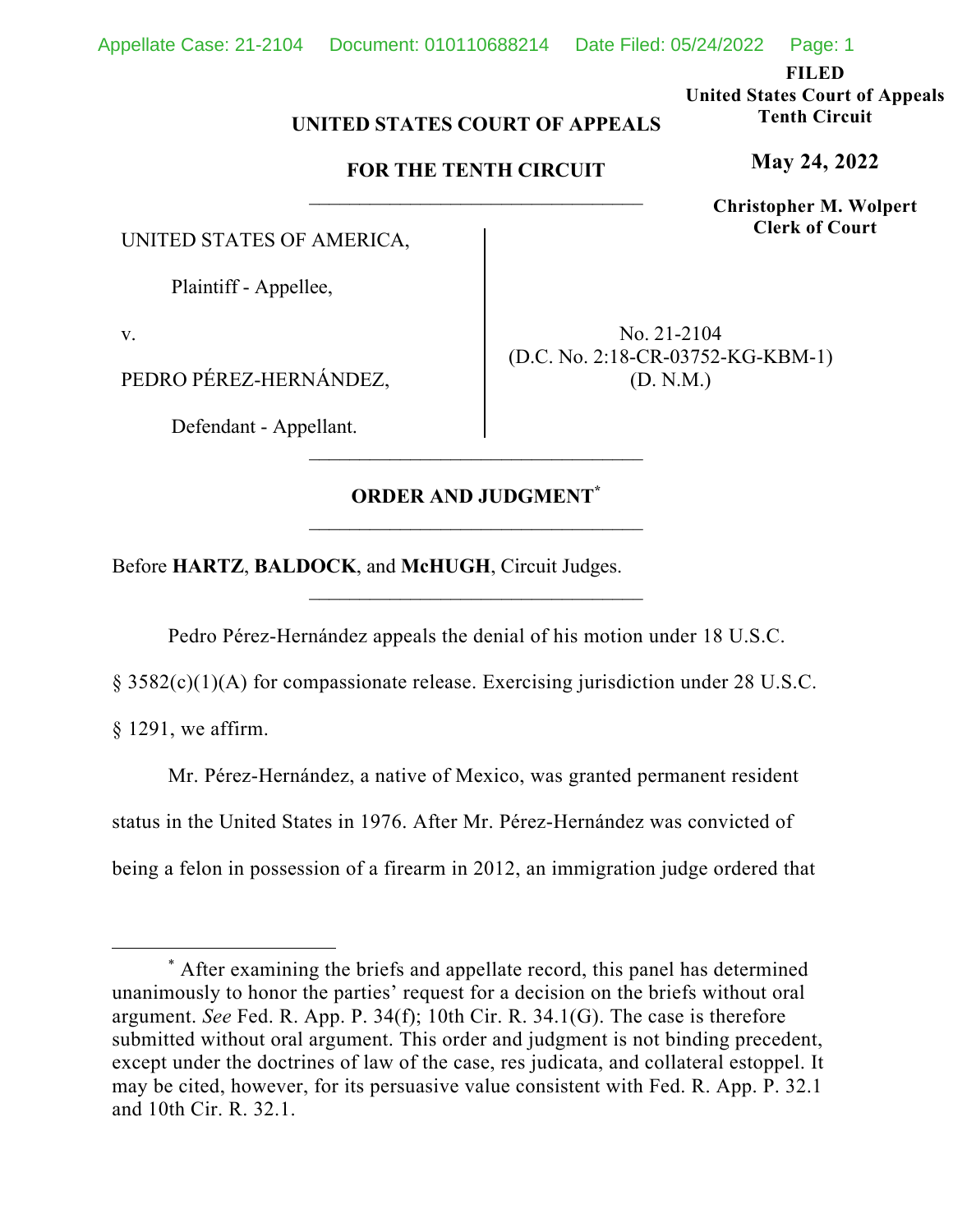he be deported to Mexico in 2015. A few days after his deportation he was apprehended in Texas just north of the Mexican border. He was convicted of illegal reentry, *see* 8 U.S.C. § 1326, sentenced in 2017, and deported again in September 2017. About one year later, he attempted another border crossing and was apprehended by the United States Border Patrol near the Columbus, New Mexico port of entry.

Mr. Pérez-Hernández was indicted in the United States District Court for the District of New Mexico on one count of illegal reentry of a removed alien. He was found guilty after a bench trial. The district court imposed a sentence at the top of the guideline range, 63 months, and recommended that Immigration and Customs Enforcement begin removal proceedings during Mr. Pérez-Hernández's sentence. As support for the sentence, the district court cited Mr. Pérez-Hernández's lengthy criminal history and specifically his failure to obey the laws of the United States by continuing to reenter without legal authorization. Mr. Pérez-Hernández also received a consecutive term of eight months' imprisonment for his violation of the terms of his supervised release in his 2017 illegal-reentry sentence.

Mr. Pérez-Hernández filed a motion for compassionate release in June 2021. The motion claimed that he has several medical conditions that, combined with his age (62, now 63), placed him at an increased risk of contracting severe illness from COVID-19: hepatitis C, high cholesterol, hypertension, asthma, and severe anxiety. Mr. Pérez-Hernández argued that the 18 U.S.C. § 3553(a) factors favored a sentence reduction, given that (1) his offense was motivated by a true belief that he is a citizen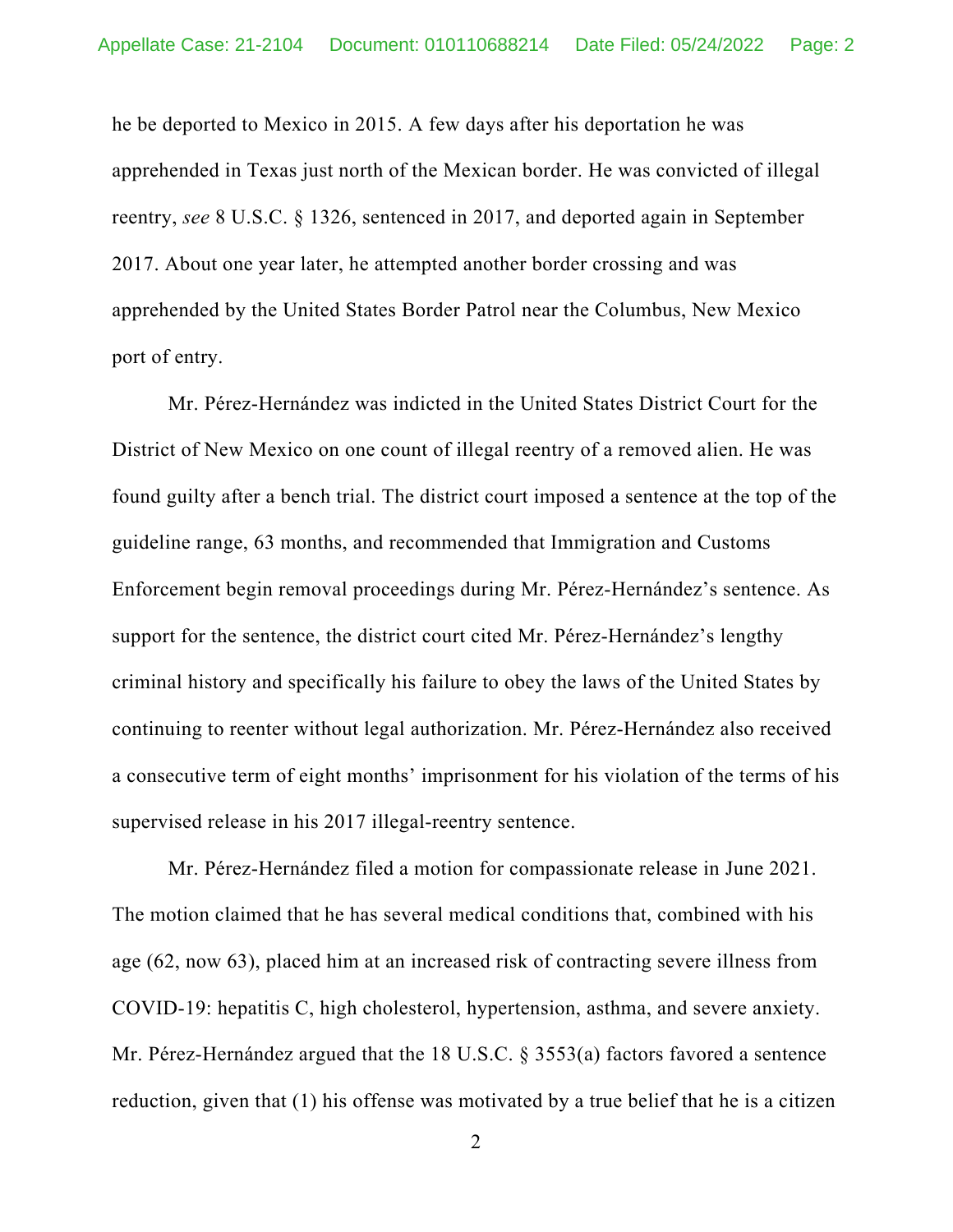and by a desire to care for his mother in the United States; (2) he faced harsh conditions of confinement because of the pandemic; (3) he had served nearly half of his term of imprisonment; and (4) he did not present a danger to the community. The district court denied Mr. Pérez-Hernández's motion in a written order.

We review for abuse of discretion a district court's denial of a motion for compassionate release under 18 U.S.C. § 3582(c)(1)(A). *See United States v. Hemmelgarn*, 15 F.4th 1027, 1031 (10th Cir. 2021). "A district court abuses its discretion when it relies on an incorrect conclusion of law or a clearly erroneous finding of fact," *id.* (internal quotation marks omitted), or otherwise "makes a clear error of judgment, exceeds the bounds of permissible choice, or when its decision is arbitrary, capricious or whimsical, or results in a manifestly unreasonable judgment," *United States v. Mobley*, 971 F.3d 1187, 1195 (10th Cir. 2020) (internal quotation marks omitted).

Under 18 U.S.C.  $\frac{2582(c)(1)(A)}{2}$ , a defendant's motion for compassionate release may be granted if (1) the district court finds that "extraordinary and compelling reasons warrant a sentence reduction"; (2) the court finds that the "reduction is consistent with applicable policy statements issued by the Sentencing Commission" (though there is no applicable policy statement at this time); and (3) the court determines, after considering the relevant sentencing factors under § 3553(a), that a reduction is warranted. *United States v. Hald*, 8 F.4th 932, 938 (10th Cir. 2021) (internal quotation marks omitted), *cert. denied*, No. 21-6594, 2022 WL 1611819 (U.S. May 23, 2022); *see id.* at 938 n.4. A district court may properly deny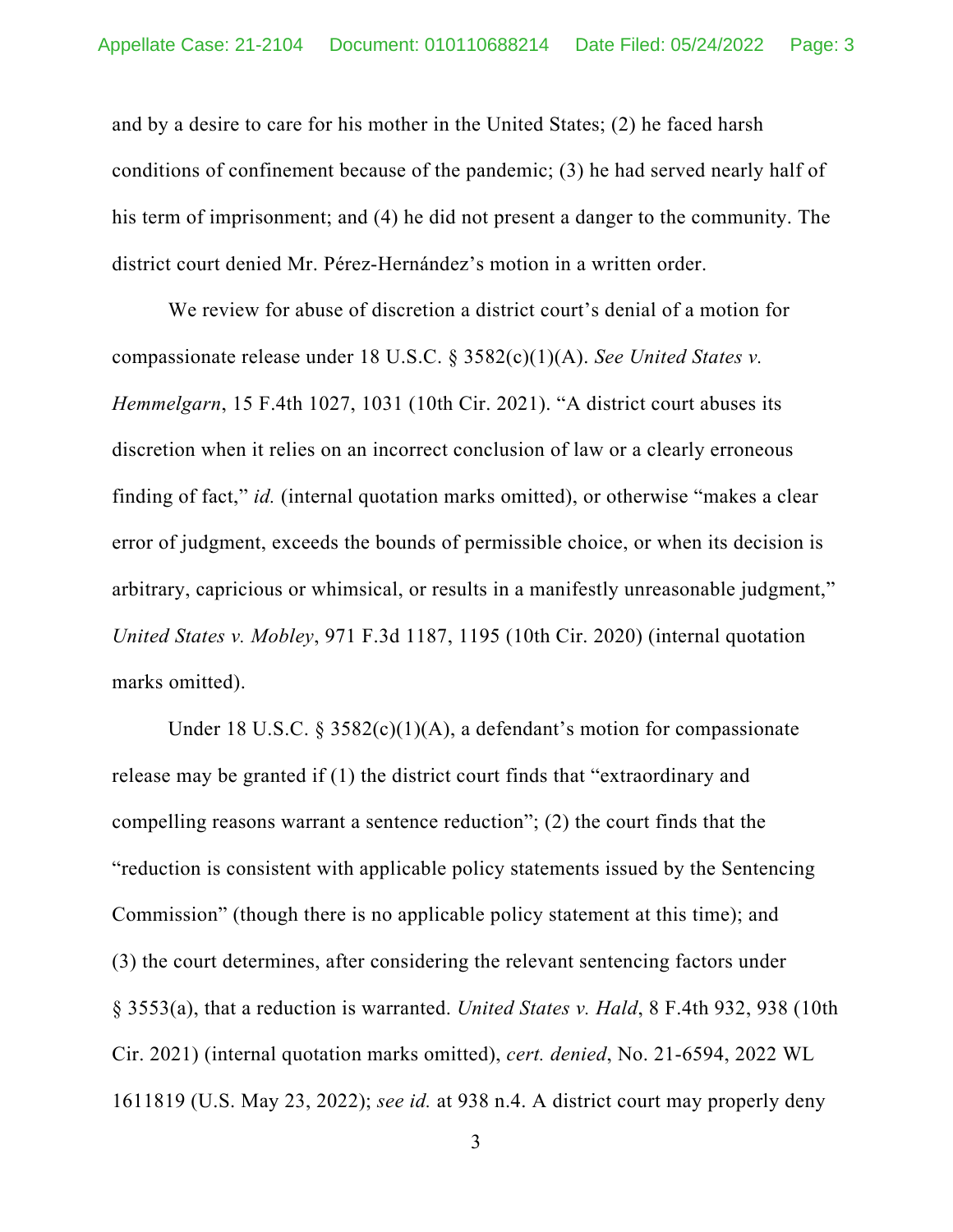a compassionate-release motion when any one of these three requirements is lacking and need not resolve the other two. *See id.* at 936–37.

The district court denied Mr. Pérez-Hernández's motion for compassionate release based on its assessment of the relevant § 3553(a) factors. On appeal Mr. Pérez-Hernández argues that the district court abused its discretion by failing to consider his risk of serious illness from COVID-19 and the need for the sentence imposed to avoid sentencing disparities. He also claims that the court engaged in a substantively unreasonable balancing of the factors. We disagree.

First, contrary to Mr. Pérez-Hernández's assertions, the district court did consider his medical conditions in deciding whether to grant the compassionaterelease motion. The district court held that "notwithstanding Mr. Pérez-Hernández's medical conditions, the Section 3553 factors advise against his release from custody." R., Vol. 1 at 91. While brief, this statement—combined with the description of Mr. Pérez-Hernández's medical conditions earlier in the order—is adequate to show that the district court "considered the facts allegedly establishing extraordinary and compelling reasons for release" in undertaking its  $\S 3553(a)$ analysis. *Hald*, 8 F.4th at 947. We also reject Mr. Pérez-Hernández's more specific contention that the district court abused its discretion by failing to explicitly address 18 U.S.C. § 3553(a)(2)(D), which directs sentencing courts to consider "the need for the sentence imposed . . . to provide the defendant with needed . . . medical care." He failed to cite § 3553(a)(2)(D) in his compassionate-release motion, his complaints about his care amount to no more than his disagreements with the professional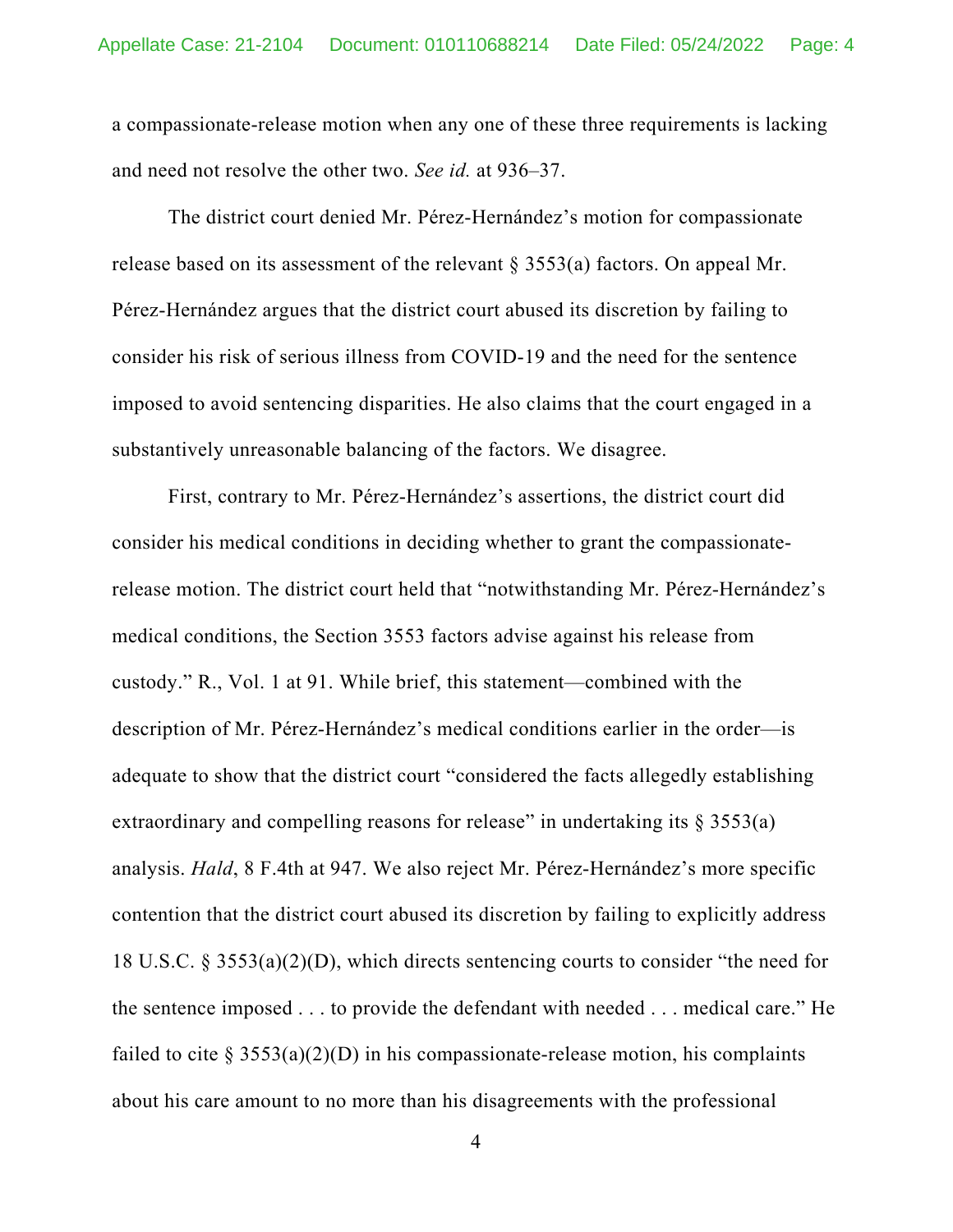judgment of his medical caregivers, and he provided the district court with no evidence that he would receive better medical care if released.

Second, Mr. Pérez-Hernández takes issue with the district court's failure to explicitly address his argument that "other defendants with more egregious offenses and who also had multiple medical conditions had been compassionately released after serving [about] 50% of their terms of incarceration," and therefore the need to avoid unwarranted sentencing disparities favored compassionate release. Aplt. Br. at 18. But the defendants in the three cases cited in his motion were first offenders who were granted release before COVID-19 vaccines were available. At the time of his compassionate-release motion, Mr. Pérez-Hernández had survived a bout of COVID-19 and had received a single dose of a COVID-19 vaccine. The government represents that Mr. Pérez-Hernández received a COVID-19 booster on February 18, 2022, which Mr. Pérez-Hernández does not dispute. Because Mr. Pérez-Hernández is clearly not similarly situated to the defendants in his comparison cases, his argument was not so substantial "as to demand a written explanation by the court." *Hald*, 8 F.4th at 948. Moreover, the district court did consider that he had served only half of his sentence and concluded that "allowing his present release from custody would undermine the gravity of the offense, run contrary to Mr. Pérez-Hernández's history of recidivism, and detract from his continued noncompliance with Court orders." R., Vol. 1 at 90.

5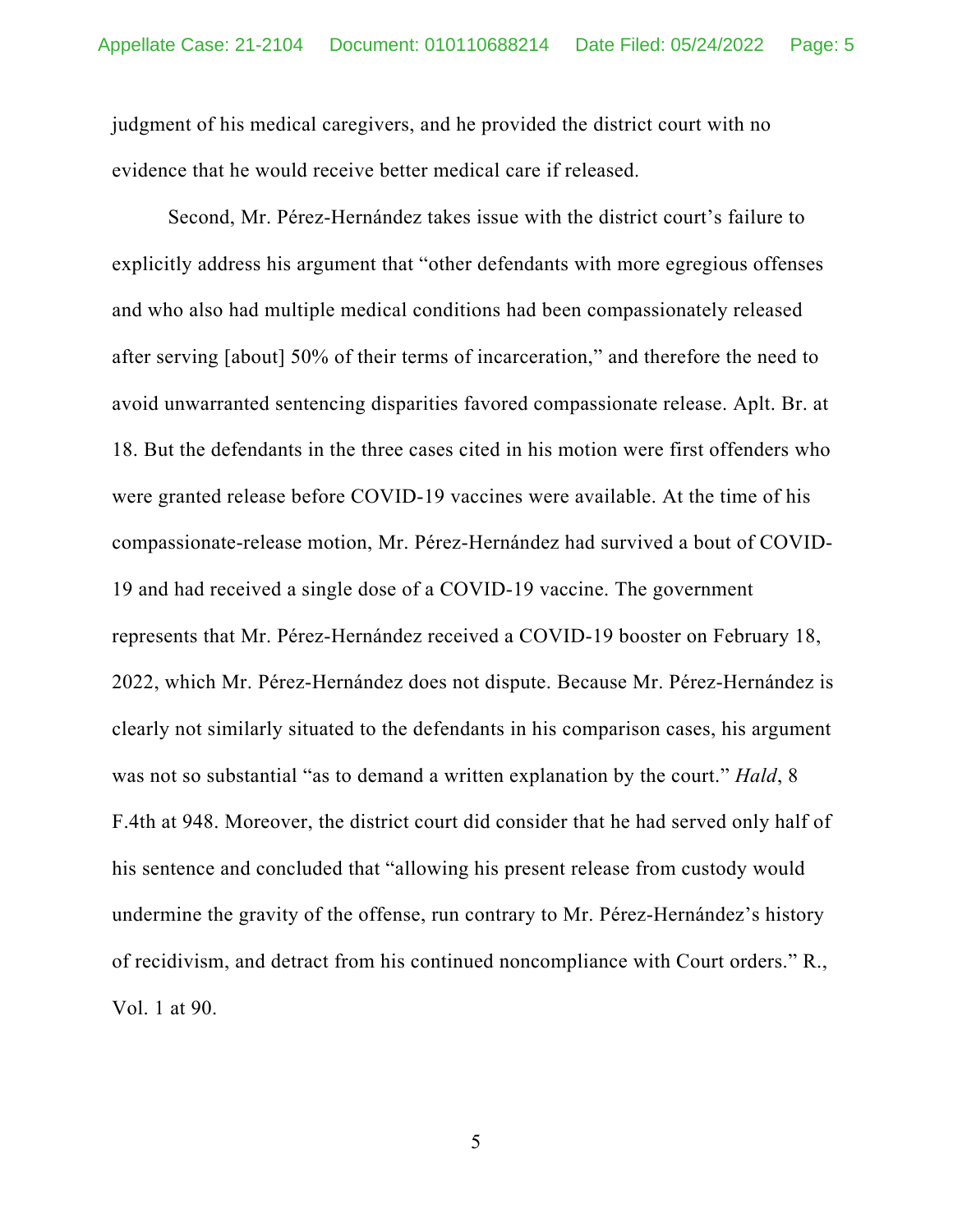Finally, the district court did not abuse its discretion in finding that the § 3553(a) factors did not warrant relief. The district court summarized its analysis as follows:

[T]he Court concludes that Mr. Pérez-Hernández's history and characteristics—particularly, his recidivism and unwillingness to comply with Court orders—weigh against his request for compassionate release. In addition, releasing Mr. Pérez-Hernández from custody at this juncture would undermine the need for deterrence and endanger the public. Similarly, the Court continues to find that the sentence imposed promotes respect for the law and reflects the seriousness of Mr. Pérez-Hernández's conduct.

*Id.* The district court's overriding concern with Mr. Pérez-Hernández's refusal to comply with the law was entirely reasonable. Even in his motion for compassionate release, Mr. Pérez-Hernández represented that he continues to "believe[] he is a citizen by derivative citizenship," R., Vol. 2 at 42, notwithstanding that his claim to derivative citizenship has been consistently rejected, *see, e.g.*, *United States v. Perez-Hernandez*, 845 F. App'x 710, 713 (10th Cir. 2021). As the district court observed at sentencing, there is reason to believe that Mr. Pérez-Hernández—laboring as he does under a misconception as to his citizenship status—will attempt illegal reentry again upon being released. The district court certainly did not exceed the bounds of permissible choice in denying the motion.